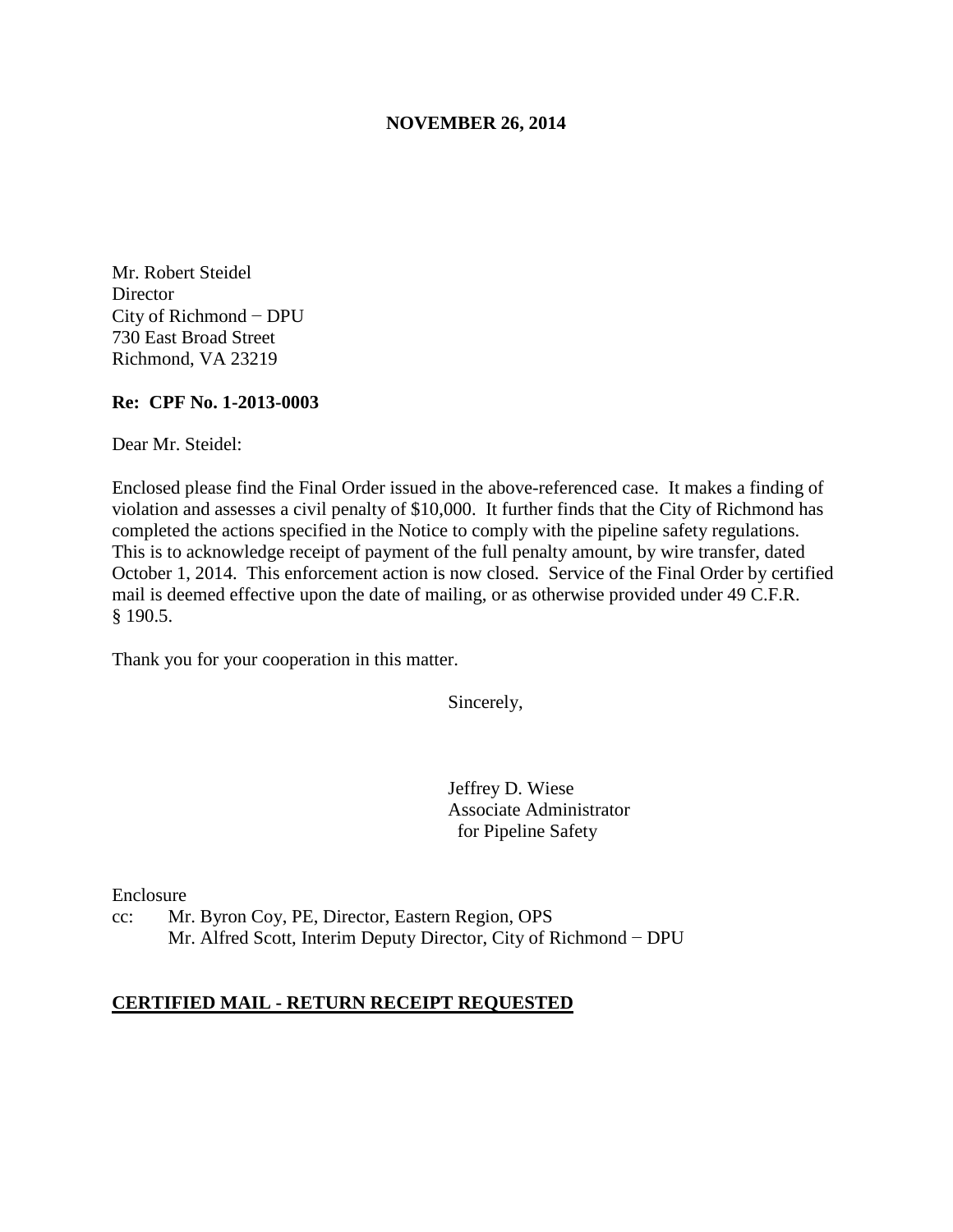## **U.S. DEPARTMENT OF TRANSPORTATION PIPELINE AND HAZARDOUS MATERIALS SAFETY ADMINISTRATION OFFICE OF PIPELINE SAFETY WASHINGTON, D.C. 20590**

| In the Matter of         |  |
|--------------------------|--|
| <b>City of Richmond,</b> |  |
| Respondent.              |  |

**\_\_\_\_\_\_\_\_\_\_\_\_\_\_\_\_\_\_\_\_\_\_\_\_\_\_\_\_\_\_\_\_\_\_\_\_)** 

**City of Richmond, ) CPF No. 1-2013-0003**

## **FINAL ORDER**

On July 26, 2012, pursuant to 49 U.S.C. § 60117, a representative of the Virginia State Corporation Commission, as agent for the Pipeline and Hazardous Materials Safety Administration (PHMSA), Office of Pipeline Safety (OPS), conducted an on-site pipeline safety inspection of the facilities and records of City of Richmond (Respondent) in Richmond, Virginia. The City of Richmond system is a municipally owned gas distribution system consisting of approximately 1,865 miles of main lines  $91,487$  services.<sup>1</sup>

As a result of the inspection, the Director, Eastern Region, OPS (Director), issued to Respondent, by letter dated September 3, 2013, a Notice of Probable Violation, Proposed Civil Penalty, and Proposed Compliance Order (Notice). In accordance with 49 C.F.R. § 190.207, the Notice proposed finding that City of Richmond had violated 49 C.F.R. § 192.465(a) and proposed assessing a civil penalty of \$10,000 for the alleged violation. The Notice also proposed ordering Respondent to take certain measures to correct the alleged violation.

City of Richmond responded to the Notice by letters dated October 2, 2013 and February 24, 2014 (Response). Respondent did not contest the allegations of violation, but offered information concerning the corrective measures it had taken and requested that the proposed civil penalty be reduced. After OPS satisfied its request for a copy of the case file, Respondent did not request a hearing and therefore has waived its right to one.

## **FINDING OF VIOLATION**

In its Response, City of Richmond did not contest the allegation in the Notice that it violated 49 C.F.R. Part 192, as follows:

 $\overline{a}$ <sup>1</sup> See Pipeline Safety Violation Report (Violation Report), (Sept. 3, 2013) (on file with PHMSA), at 1.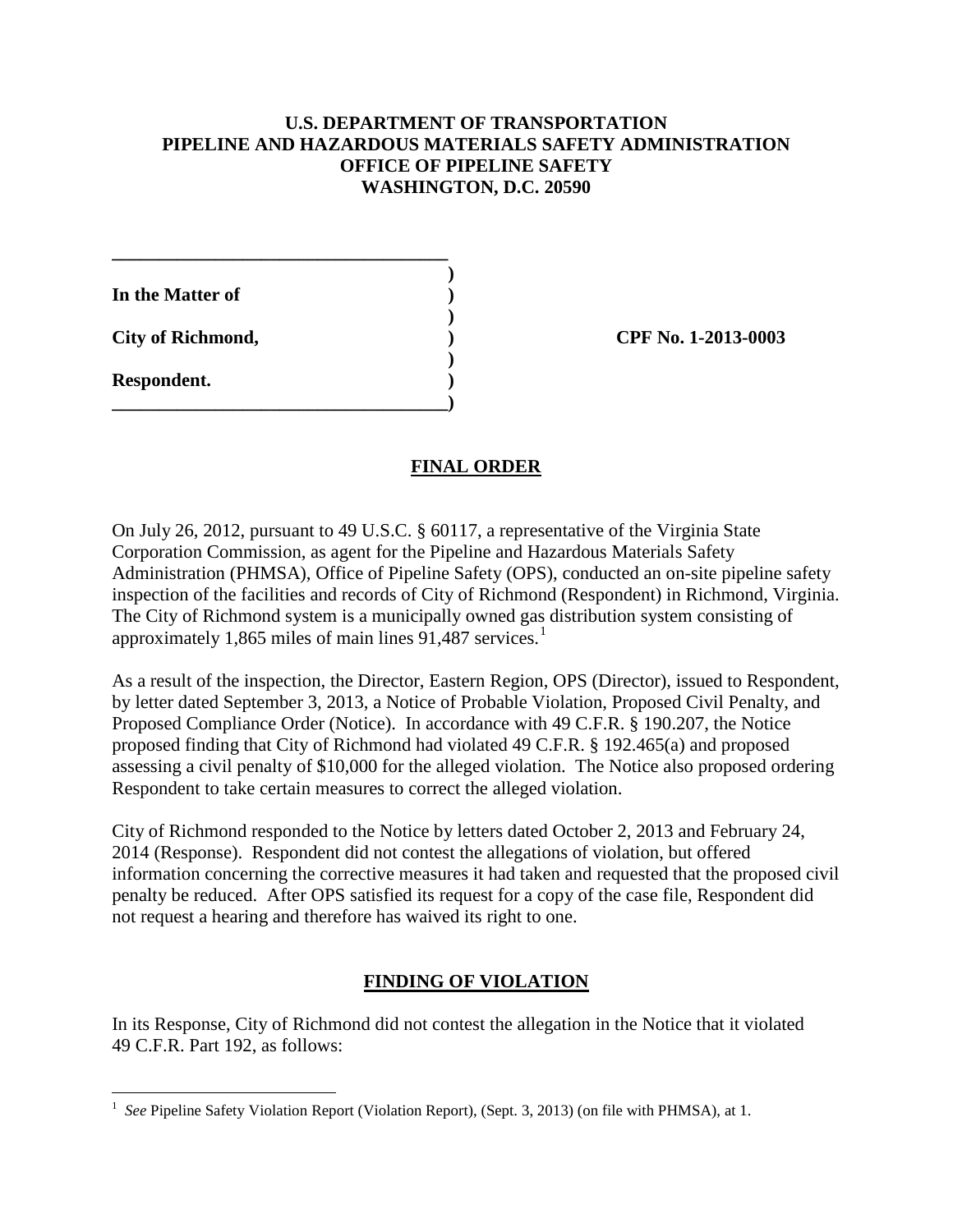**Item 1:** The Notice alleged that Respondent violated 49 C.F.R. § 192.465(a), which states:

### **§ 192.465 External corrosion control: Monitoring.**

(a) Each pipeline that is under cathodic protection must be tested at least once each calendar year, but with intervals not exceeding 15 months, to determine whether the cathodic protection meets the requirements of §192.463. However, if tests at those intervals are impractical for separately protected short sections of mains or transmission lines, not in excess of 100 feet (30 meters), or separately protected service lines, these pipelines may be surveyed on a sampling basis. At least 10 percent of these protected structures, distributed over the entire system must be surveyed each calendar year, with a different 10 percent checked each subsequent year, so that the entire system is tested in each 10-year period.

The Notice alleged that Respondent violated 49 C.F.R. § 192.465(a) by failing to monitor certain separately protected short sections of services in accordance with the regulation. Specifically, the Notice alleged that City of Richmond failed to annually test the cathodic protection on these services during the two-year period prior to the inspection at the following five locations: 2500, 2501, 2505, and 2508 Glen Center Street and 1600 Barlow Street in Richmond, VA. In its Response, City of Richmond stated that it did not admit nor deny the allegation, but offered no information or argument contesting this allegation of violation.

Accordingly, based upon a review of all of the evidence, I find that Respondent violated 49 C.F.R. § 192.465(a) by failing to conduct annual testing of the cathodic protection on five separately protected short sections of services in accordance with the regulation.

This finding of violation will be considered a prior offense in any subsequent enforcement action taken against Respondent.

### **ASSESSMENT OF PENALTY**

Under 49 U.S.C. § 60122, Respondent is subject to an administrative civil penalty not to exceed \$200,000 per violation for each day of the violation, up to a maximum of \$2,000,000 for any related series of violations.<sup>2</sup> In determining the amount of a civil penalty under 49 U.S.C. § 60122 and 49 C.F.R. § 190.225, I must consider the following criteria: the nature, circumstances, and gravity of the violation, including adverse impact on the environment; the degree of Respondent's culpability; the history of Respondent's prior offenses; and any effect that the penalty may have on its ability to continue doing business; and the good faith of Respondent in attempting to comply with the pipeline safety regulations. In addition, I may consider the economic benefit gained from the violation without any reduction because of subsequent damages, and such other matters as justice may require. The Notice proposed a total civil penalty of \$10,000 for the violation cited above.

 $\overline{a}$ <sup>2</sup> The Pipeline Safety, Regulatory Certainty, and Job Creation Act of 2011, Pub. L. No. 112-90, § 2(a)(1), 125 Stat. 1904, January 3, 2012, increased the civil penalty liability for violating a pipeline safety standard to \$200,000 per violation for each day of the violation, up to a maximum of \$2,000,000 for any related series of violations.